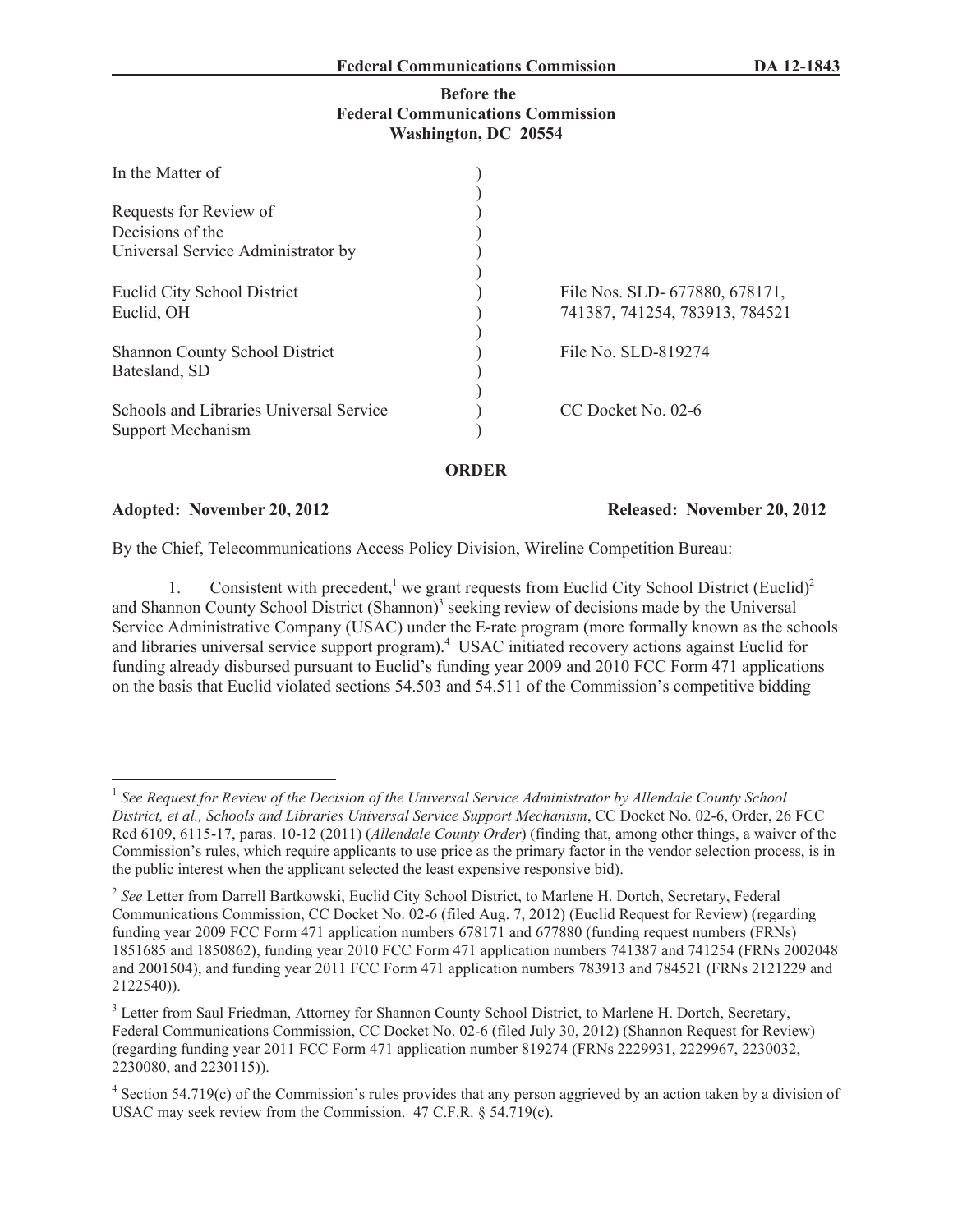rules by failing to use price as the primary factor in its vendor selection process.<sup>5</sup> USAC also denied Euclid's and Shannon's funding year 2011 FCC Form 471 applications on the same ground.<sup>6</sup>

2. Upon review of the record, we agree with USAC's determinations that Euclid and Shannon both violated the Commission's rules by failing to assign the highest weight to price when evaluating bids for E-rate supported services.<sup>7</sup> However, the record shows that for each of the vendor selection processes at issue, the applicant selected the lowest priced responsive bid.<sup>8</sup> Given that Euclid and Shannon ultimately selected the least expensive responsive service offerings, despite failing to assign the highest weight to price in their vendor evaluation processes, we find that the outcomes of their vendor selection processes were consistent with the policy goals underlying the Commissions' competitive bidding rules.<sup>9</sup> Therefore, we find that it is in the public interest to waive sections  $54.503(c)(2)(vi)$  and  $54.511(a)$  of the Commission's rules,<sup>10</sup> which require applicants to use price as the primary factor in the vendor selection

6 *See* Letter from USAC, Schools and Libraries Division, to Darrell Bartkowski, Euclid City School District (dated June 5, 2012) (regarding funding year 2011 FCC Form 471 application number 784521 (FRN 2122540)); Letter from USAC, Schools and Libraries Division, to Darrell Bartkowski, Euclid City School District (dated June 5, 2012) (regarding funding year 2011 FCC Form 471 application number 783913 (FRN 2121229)); Letter from USAC, Schools and Libraries Division, to Dana Christensen, Shannon County School District (dated March 6, 2012) (regarding funding year 2011 FCC Form 471 application number 819274 (FRNs 2229931, 2229967, 2230032, 2230080, and 2230115)); Letter from USAC, Schools and Libraries Division, to Dana Christensen, Shannon County School District (dated May 29, 2012) (regarding funding year 2011 FCC Form 471 application number 819274 (FRNs 2229931, 2229967, 2230032, 2230080, and 2230115)).

7 *See* 47 C.F.R. §§ 54.503, 54.511 (2012); *see also* 47 C.F.R. §§ 54.504, 54.511 (2009).

<sup>8</sup> According to the evaluation worksheet used in Euclid's vendor selection process, two of the three evaluation criteria, cost and perception of needs, were each weighted at 40 percent. *See* Euclid Request for Review. The third criterion, national presence, was weighted at 20 percent. *Id*. Ultimately, Euclid selected the vendor offering the lowest price. *Id*. Shannon conducted two vendor selection processes in which there were nine equally-weighted evaluation criteria. *See* Shannon Request for Review. In one of the vendor selection processes at issue, Shannon selected the lowest priced bid. *Id*. In the other vendor selection process, Shannon selected the vendor offering the second lowest price. *Id.* Although Shannon received a lower priced bid in that instance, the bid was late and did not include necessary information about the services Shannon requested. *Id.* Therefore, Shannon could have properly treated it as a non-responsive bid. *Id.*

9 *See* 47 C.F.R. §§ 54.503, 54.511 (2012); *see also* 47 C.F.R. §§ 54.504, 54.511 (2009); *Allendale County Order*, 26 FCC Rcd at 6115, para. 10 (finding that the applicant satisfied the policy goals underlying the Commission's competitive bidding rules when it selected the least expensive responsive bid, even though it did not assign the highest weight to the price category in the bid evaluation process).

<sup>10</sup> *See* 47 C.F.R. §§ 54.503(c)(2)(vii), 54.511(a) (2012); *see also* 47 C.F.R. §§ 54.504(b)(2)(vii), 54.511(a) (2009). Generally, the Commission's rules may be waived if good cause is shown. 47 C.F.R. § 1.3. The Commission may exercise its discretion to waive a rule where the particular facts make strict compliance inconsistent with the public interest. *Northeast Cellular Telephone Co. v. FCC*, 897 F.2d 1164, 1166 (D.C. Cir. 1990) (*Northeast Cellular*). In addition, the Commission may take into account considerations of hardship, equity, or more effective

(continued…)

<sup>5</sup> *See* Letter from USAC, Schools and Libraries Division, to Darrell Bartkowski, Euclid City School District (dated June 27, 2012) (regarding funding year 2009 FCC Form 471 application number 677880 (FRN 1850862)); Letter from USAC, Schools and Libraries Division, to Darrell Bartkowski, Euclid City School District (dated June 27, 2012) (regarding funding year 2009 FCC Form 471 application number 678171 (FRN 1851685)); Letter from USAC, Schools and Libraries Division, to Darrell Bartkowski, Euclid City School District (dated June 27, 2012) (regarding funding year 2010 FCC Form 471 application number 741254 (FRN 2001504)); Letter from USAC, Schools and Libraries Division, to Darrell Bartkowski, Euclid City School District (dated June 27, 2012) (regarding funding year 2010 FCC Form 471 application number 741387 (FRN 2002048). *See also* 47 C.F.R. §§ 54.503, 54.511 (2012) and 47 C.F.R. §§ 54.504, 54.511 (2009) (requiring applicants to use price as the primary factor in the vendor selection process). In this order, we describe the requirements of the E-rate program as they currently exist, but because the order involves applications from 2009-2010, and the Commission has re-organized the E-rate rules since then, where the Commission's rules have changed, we also cite to the relevant rule as it existed in 2009.